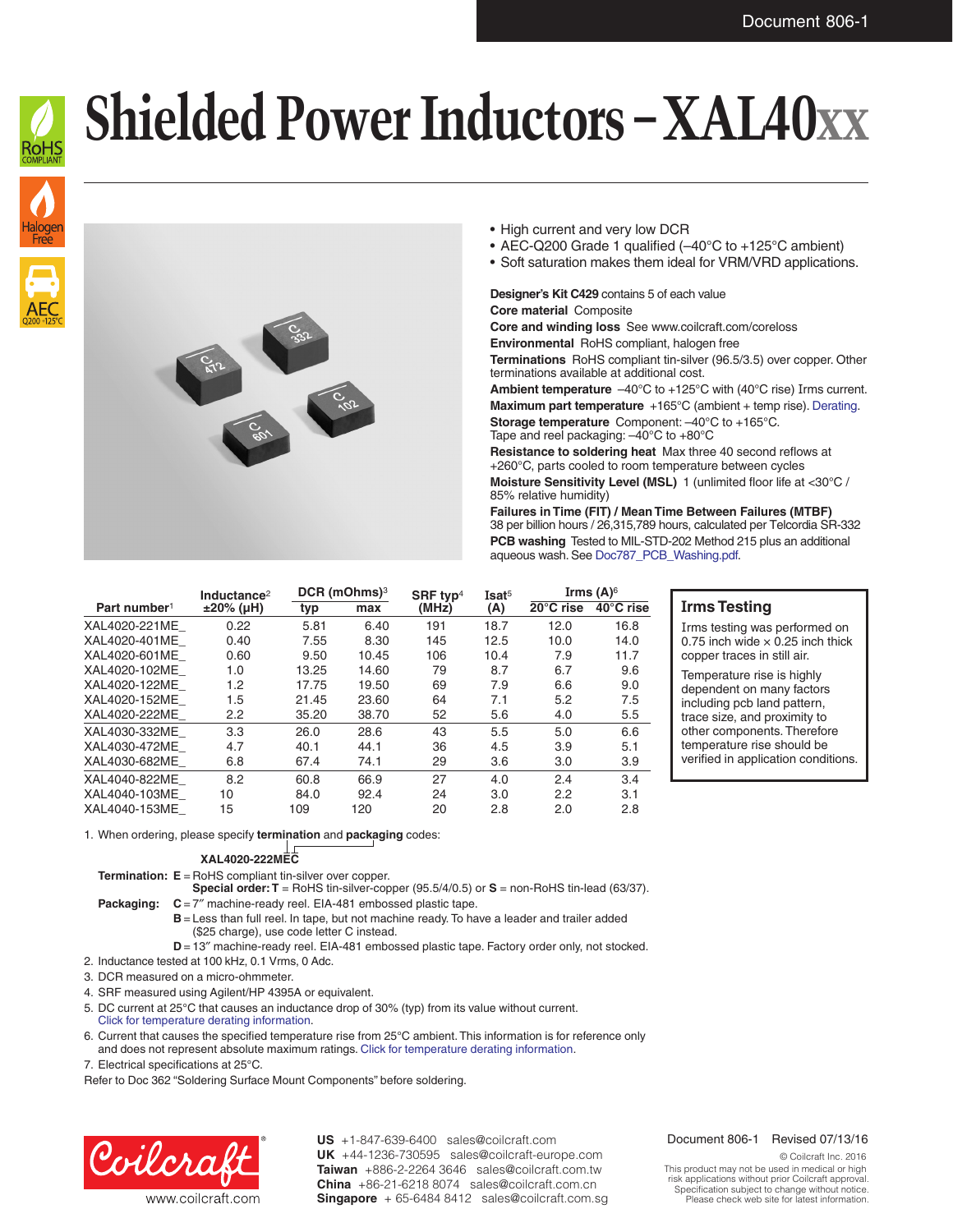

**Current (A)**





**US** +1-847-639-6400 sales@coilcraft.com **UK** +44-1236-730595 sales@coilcraft-europe.com **Taiwan** +886-2-2264 3646 sales@coilcraft.com.tw **China** +86-21-6218 8074 sales@coilcraft.com.cn **Singapore** + 65-6484 8412 sales@coilcraft.com.sg

### Document 806-2 Revised 07/13/16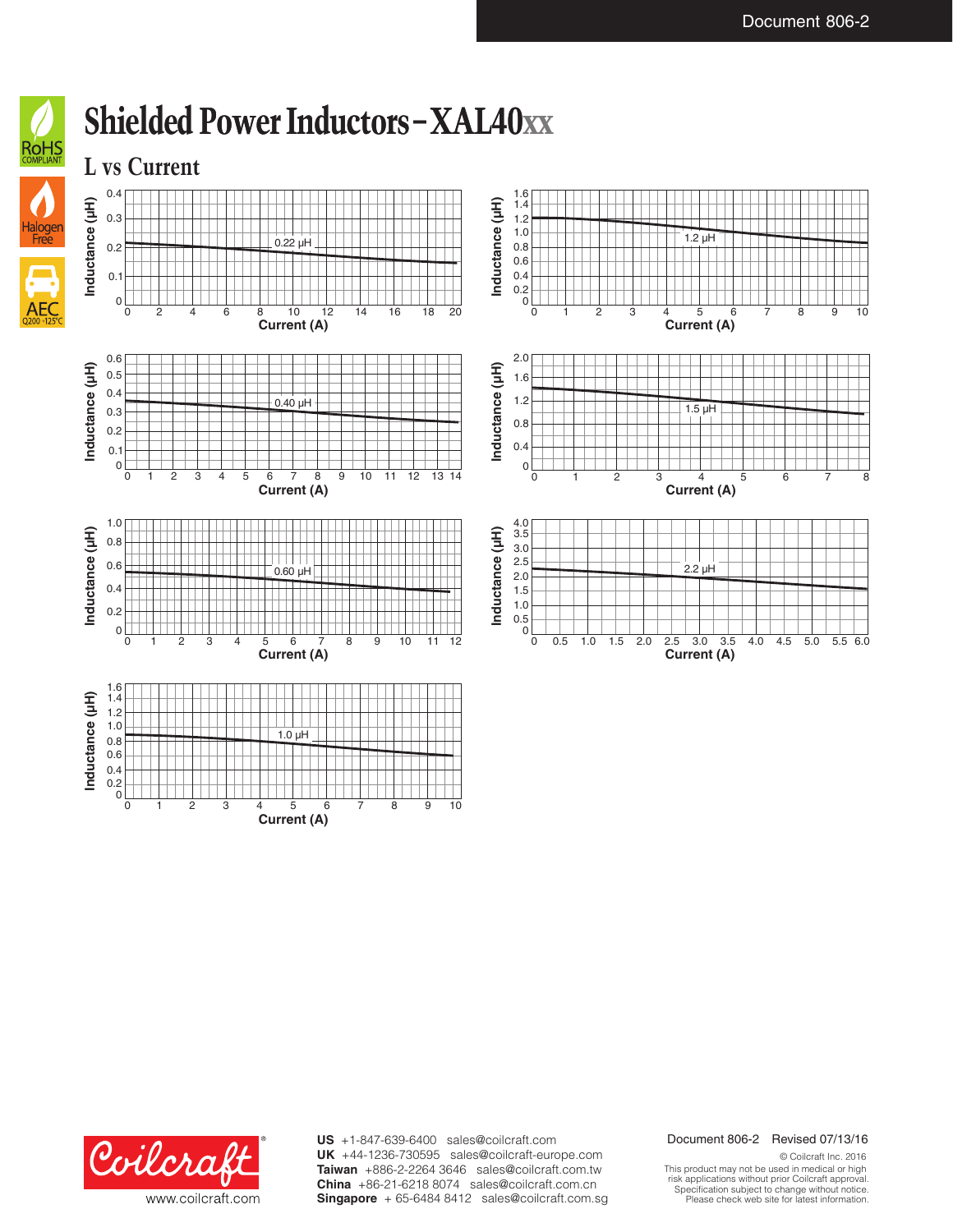





**US** +1-847-639-6400 sales@coilcraft.com **UK** +44-1236-730595 sales@coilcraft-europe.com **Taiwan** +886-2-2264 3646 sales@coilcraft.com.tw **China** +86-21-6218 8074 sales@coilcraft.com.cn **Singapore** + 65-6484 8412 sales@coilcraft.com.sg

#### Document 806-3 Revised 07/13/16